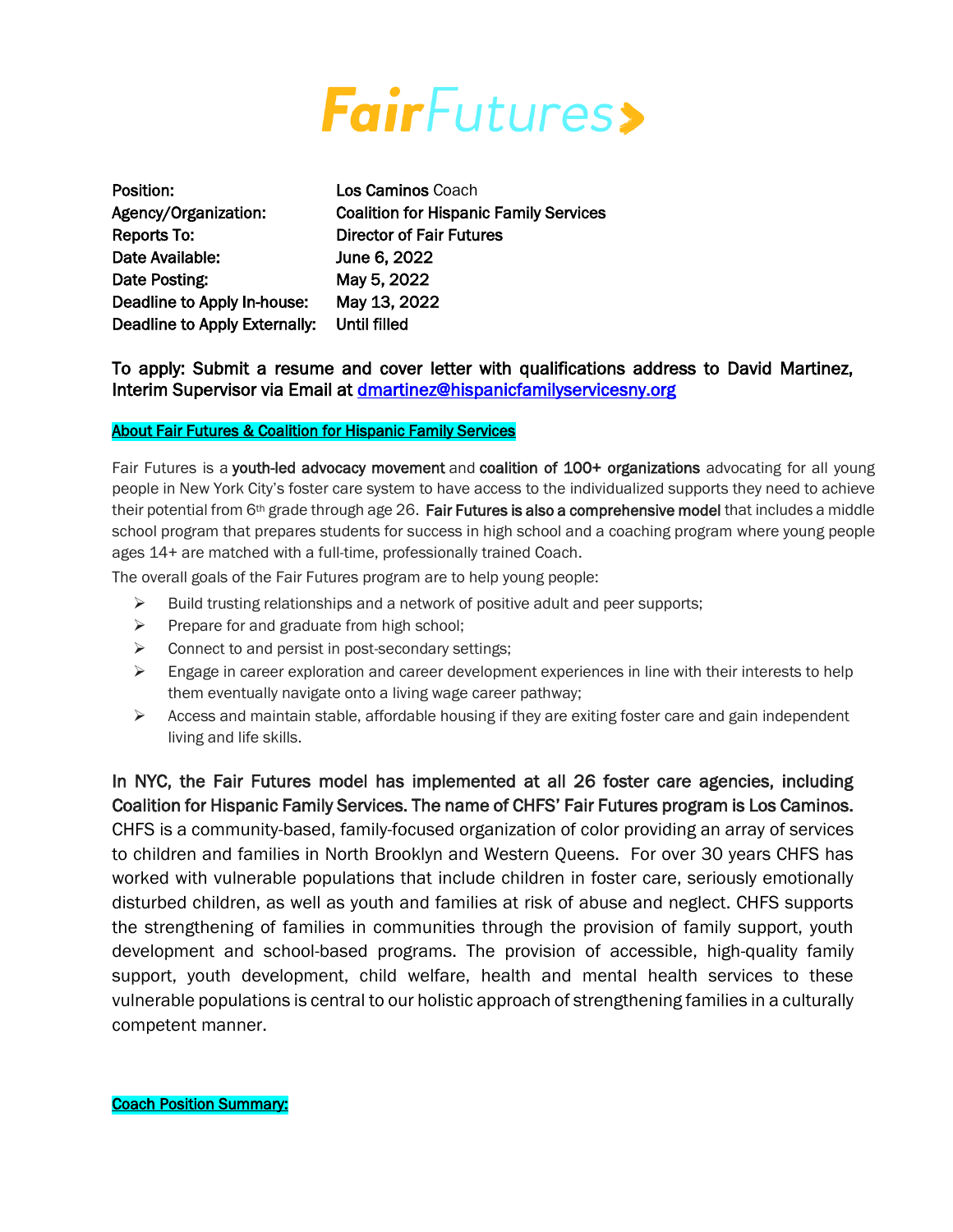Coaches are full-time, trained professionals who are matched with up to 15 young people ages 14 and older in foster care. Coaches meet young people "where they are" and build a trusting relationship with them using an authentic, trauma-informed, strength-based approach. In addition to providing weekly emotional support, Coaches help young people make progress towards their academic, career development, housing/independent living, and other life goals. When a young person is unsure of their goals/interests, Coaches help them explore and expose them to potential opportunities. They then help young people connect to schools, programs, and opportunities in line with their goals/interests, persist in those settings, and plan/prepare for the next step on their journey. Coaches celebrate young people's progress; if something doesn't work out, Coaches help young people reflect and connect to the next opportunity.

Coaches will receive training in youth engagement, coaching, and how to navigate the educational, career, and housing systems and resources in NYC. They also have access to an array of voluntary professional development supports, including 1:1 technical assistance and membership to a learning community with Coaches from other foster care agencies (see next page).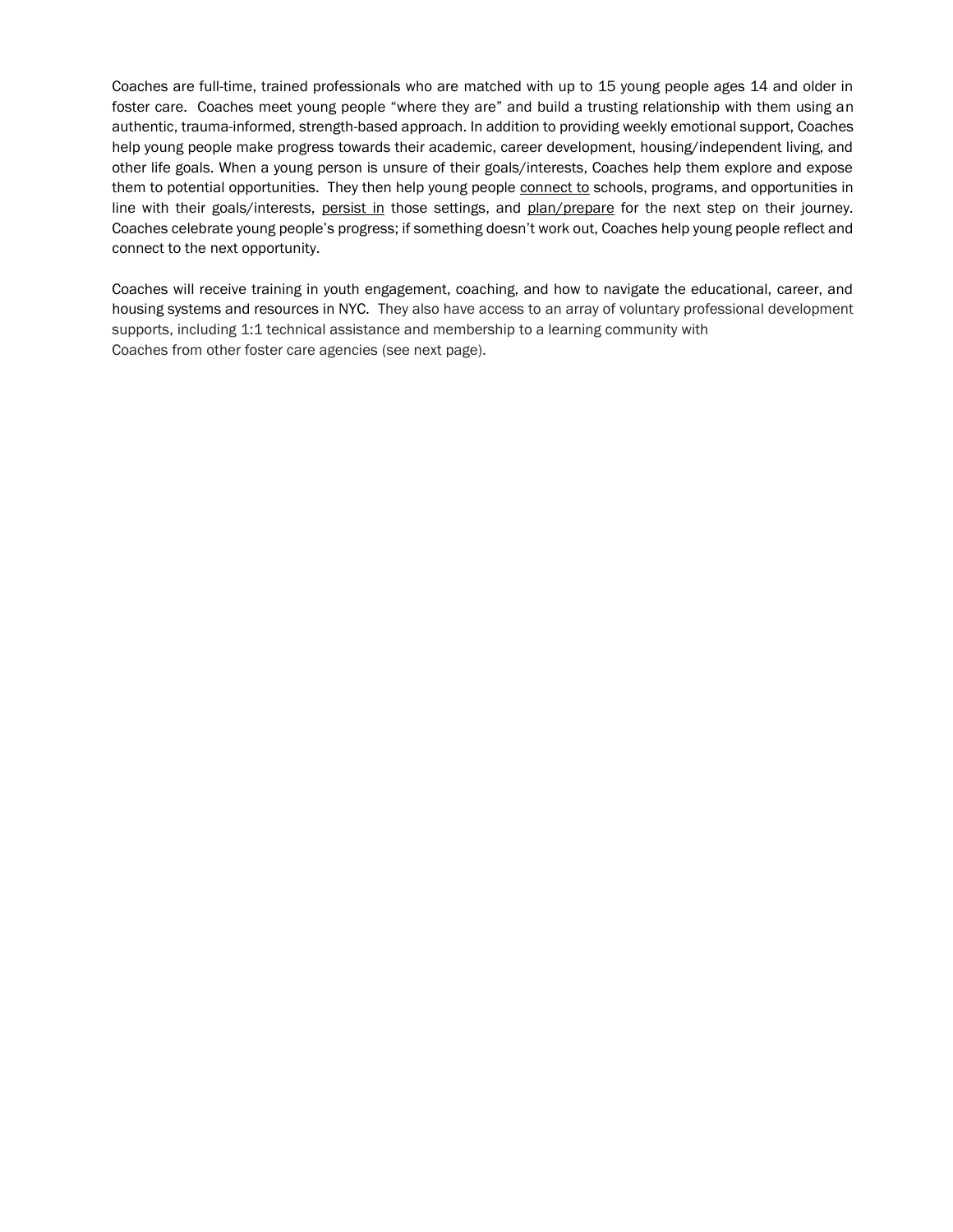*We respectfully ask a minimum 1-2 year commitment to this role, given the importance of young people having consistent, caring adults in their lives, and the significant investment our team will make into supporting and developing Coaches.* 

### Coach Responsibilities:

- Build relationships with up to 15 young people. Coaches employ creative, out-of-the box approaches to engaging youth and do not give up if they are not responsive.
- Provide weekly, ongoing social/emotional support.
- Build relationships and collaborate with the key adults in the young person's life to support their goals and well-being, including other agency staff (e.g., Case Planners and Specialists), foster parents, school/program staff, and other significant adult figures.
- Help young people explore their interests and expose them to opportunities in line with their interests;
- Work 1:1 with young people to develop individualized academic and career development goals based on their interests/strengths and take measurable steps towards their goals;
- Connect young people to quality schools, programs, resources, and opportunities in line with their goals;
- Help young people persist in academic/career settings, navigate any challenges that arise, celebrate successes, and plan/prepare for the next step on their journey.
- Should a youth not be successful in any particular school/program, Coaches help young people reflect on the experience and work with them to transition to the next opportunity.
- Use an online platform each week track contacts, young people's goals, steps taken towards goals, and other key data. Full support will be provided on how to use Care4.
- Connect young people to peer group supports and build positive relationships;
- Ensure young people who are aging out can access and maintain stable, affordable housing and build independent living skills.

### Benefits of being a Fair Futures Coach & Supports Provided:

### *Benefits include:*

- Participate in a movement that is changing the landscape of child welfare
- Make an immediate impact in the lives of young people by helping them carve out a pathway to success in life as they define it
- Join a community of mission-drive, passionate individuals

### *Supports you will receive:*

From day one, you will join our *Fair Futures Training & Learning Academy.* You will learn:

- The latest techniques in youth engagement
- How to use proven coaching language and skills
- How to navigate the educational, career, and housing systems and resources in NYC
- How to use the Fair Futures goals and steps tracking platform

You will also receive ongoing support to help you become a fully empowered and knowledgeable professional. This includes:

- 1:1 professional development and empowerment coaching
- 1:1 technical assistance
- Access to an array of voluntary professional development supports
- Membership to our Learning Communities, where you can share best practices, problem-solve with peers, and network with the other foster care agencies.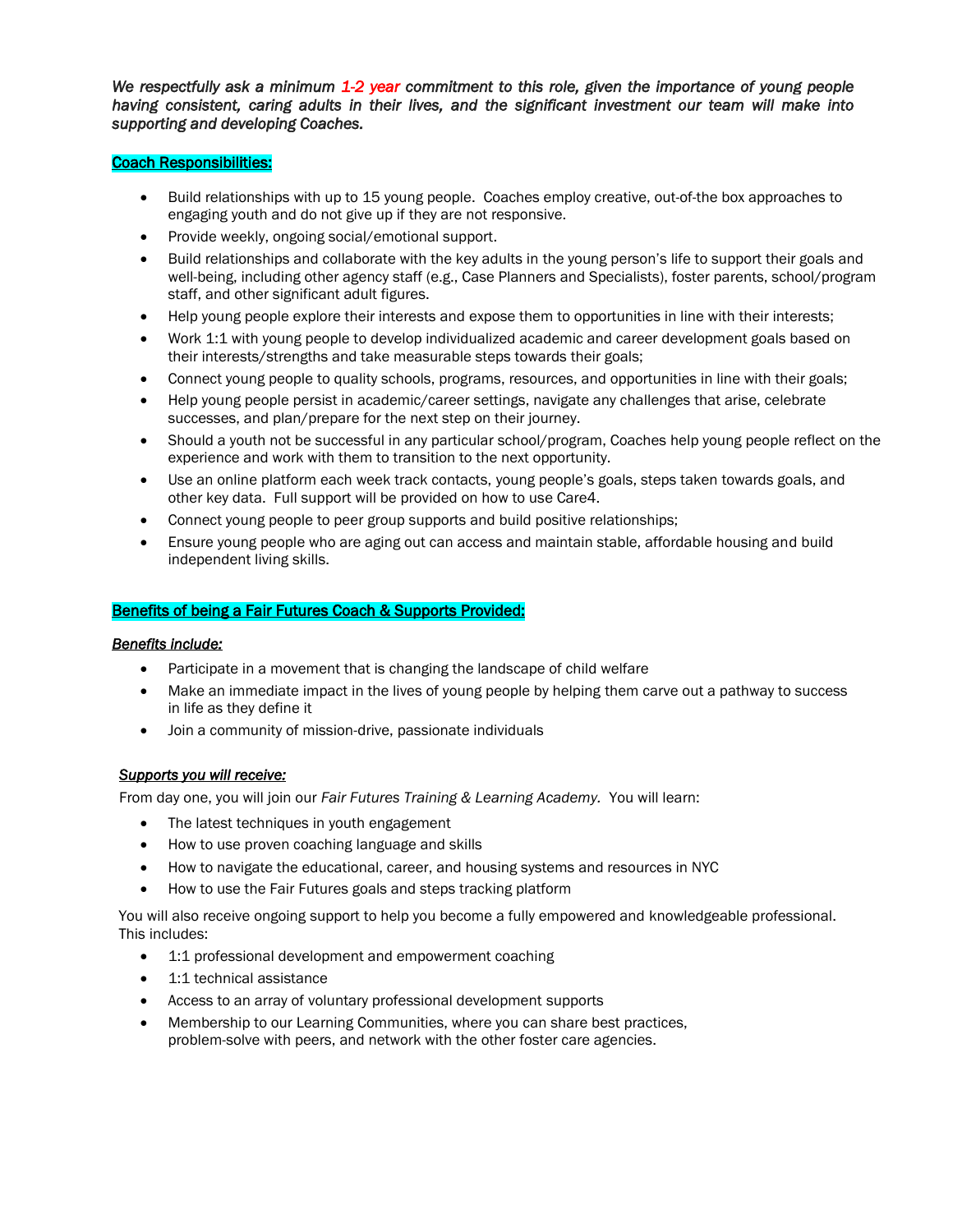# **QUALIFICATIONS**

As helping young people enroll and persist in post-secondary settings is one of the goals of the Fair Futures model, it is important for Coaches to have a post-secondary credential. The Coach role is not an entry-level role; experience working with young people in a professional setting is required. Candidates should have either:

- **•** A Bachelor's degree and 2+ years of experience working with young people;
- **•** An Associate or other accredited vocational degree, and 3+ years of experience working with young people.

To be effective in their role, Coaches must have strong relational and technical skills. While the ability to form relationships is at the core of this work, Coaches also need to have strong organizational, time management, and technical skills to help young people make progress toward their goals, track data, and navigate NYC's systems and resources. While Coaches will receive all the support and training they need to do so, they have to have to have an ability and willingness to learn, not give up, be resourceful, and think outside the box.

### RELATIONAL SKILLS

- **•** Ability to work from a strength-based, trauma-informed, youth development lens;
- **•** A love for working with young people;
- **•** Ability to relate to young people, engage them in conversation, and provide support and encouragement;
- **•** Ability to form collaborative, working relationships with parents/families, school and agency staff
- **•** Consistent and reliable;
- **•** Ability to think outside the box and employ creative approaches;
- **•** Values and promotes diversity;
- **•** Carries a belief that change is possible;
- **•** Able to maintain healthy boundaries;
- **•** Able to remain calm during moments of tension and stress.

### TECHNICAL & PROFESSIONAL SKILLS

- **•** Strong written and verbal communication skills;
- **•** Strong time-management, organizational skills, and attention to detail;
- **•** Ability to troubleshoot, advocate, and navigate obstacles where there is not always a clear-cut pathway;
- **•** Open to learning how to use and interpret data to inform decision-making;
- **•** Ability to collaborate in team settings and build relationships with external partners;
- **•** Ability to use trauma-informed techniques;
- **•** Knowledgeable about youth resources and services;
- **•** Ability to facilitate peer groups;
- **•** Flexible and can work independently.